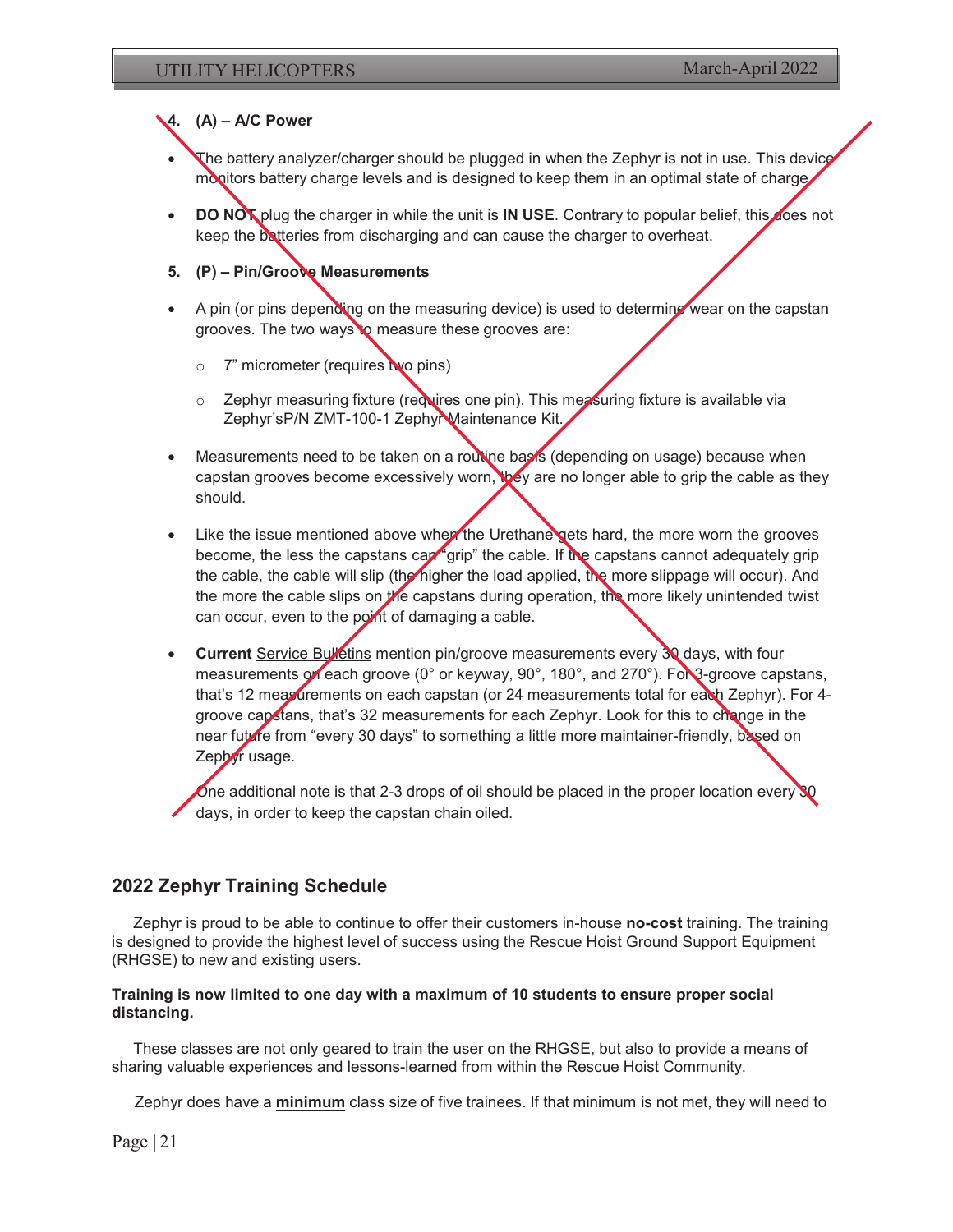## UTILITY HELICOPTERS March-April 2022

cancel and transfer existing reservations to a future training date. All registrants will be notified via email four weeks prior to the scheduled training date to confirm attendance.

Training can be provided on all versions of the RHGSE (Manual, Electric, and/or Hydraulic), depending on the needs of the attendees. An online registration form is available at: https://zephyrintl.com/services/

#### **Scheduled 2022 Class Dates:**

- $\bullet$  Thursday May 12, 2022
- Thursday July 14, 2022
- Thursday, September 15, 2022
- Thursday November 17, 2022

**Start Time**: 8:00 am

**Location**: 5015 Enoch Road, Conway, SC 29526 **Attire:** Dress casual and appropriately for hands-on training. Military uniforms are not necessary, but **please wear long pants and closed shoes for shop environment.** 

# Lunch and snacks will be provided. **Attendees should inform the staff at Zephyr if there are any known food allergies.**

- **Training Agenda:** 
	- The training will start with a classroom session covering:
		- $\circ$  Introduction to the equipment to explain the basics of the RHGSE and the basics of the rescuewire rope care.
		- o Theory of Operation will cover the technical details of how the RHGSE equipment works:
			- **Tensioning System**
			- **Wire Rope Storage System**
			- **EXEC** Cleaning, Drying and Lubrication System
			- **Magnetic Inspection System**
	- o Benefits to User:
		- Cost control and enhanced airworthiness benefits are explained in detail
	- o When to use the RHGSE:
		- Covering the different types of inspections that the RHGSE will accomplish and when to perform them.
	- The rest of the training will be hands-on training on how to use the RHGSE, the Magnetic Inspection System, and the maintenance tasks associated to keep the equipment functioning as designed. This part of the training requires each trainee to operate the RHGSE through at least one complete evolution.
		- o Detailed operation steps are provided and explained thoroughly.
		- $\circ$  Will train in interpreting the data recorded by the onboard Magnetic Inspection System.<br> $\circ$  Basic maintenance activities are explained and demonstrated.
		- Basic maintenance activities are explained and demonstrated.

#### **Points of Contact:**

Elizabeth Bielsa-Mitchell Email: zephyradmin@zephyrintl.com Office Phone: 843-365-2675 Cell Phone: 843-855-4596

Michael R. Mitchell Email: mmitchell@zephyrintl.com Office Phone: 843-365-2675 Cell Phone: 843-855-4605

#### **Email Zephyr for more information and/or to reserve a seat:** info@zephyrintl.com

NOTE: There is no cost for this training, but Zephyr does appreciate patches from the different organizations to add to their display.

Page  $|22$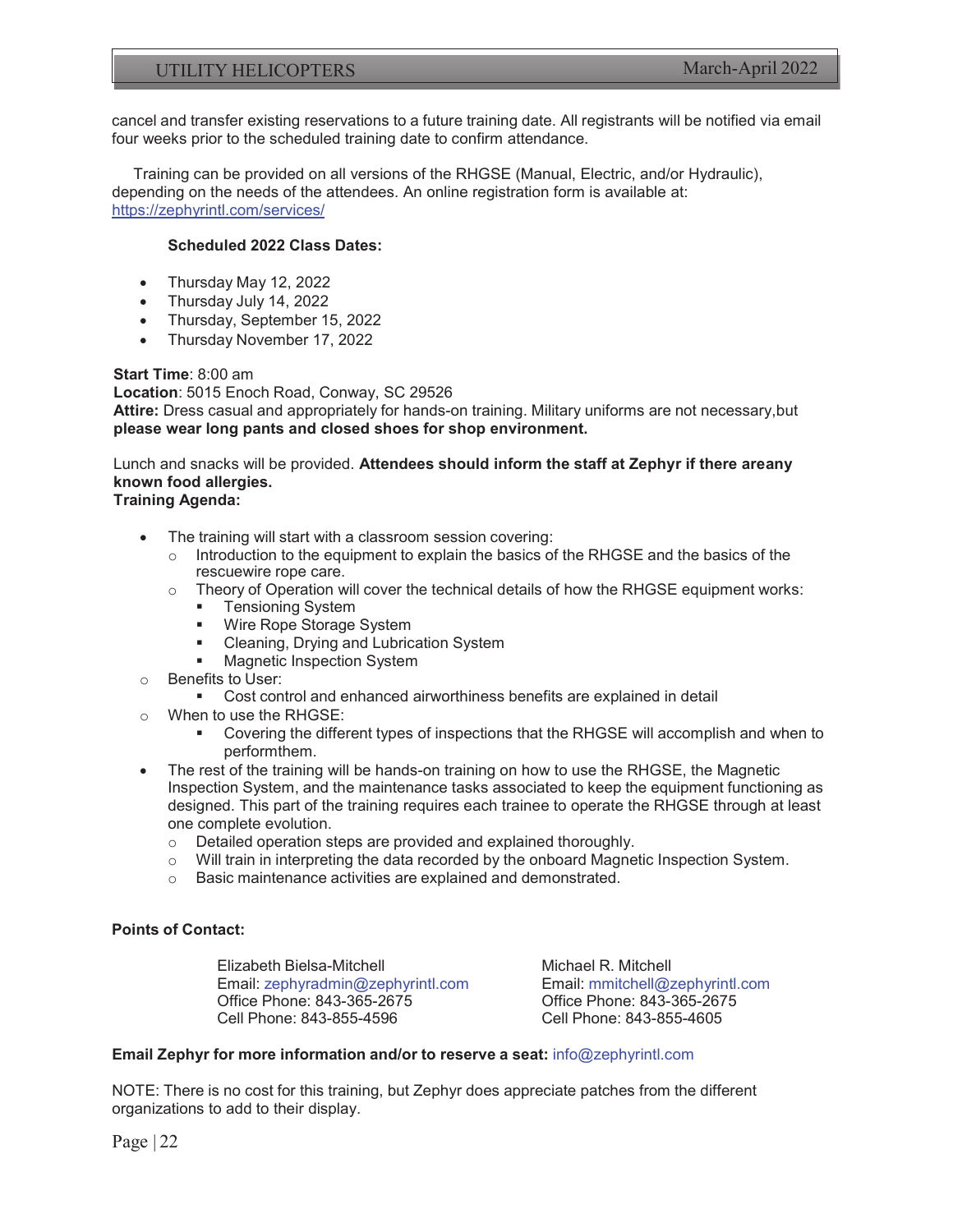# **2022 Breeze-Eastern Hoist Workshop Schedule**

Breeze-Eastern is pleased to provide in-house NO COST training on the BL-29900-30-1 external rescue hoist.

This training takes place at Breeze-Eastern's manufacturing facility in Whippany, NJ, (fly in to Newark) and includes two days of comprehensive maintenance training. All attendees receive a Certificate of Training from Breeze-Eastern at the completion of training.

#### **Training Dates:**

- o THU/FRI, 8-9 JUN 2022
- o THU/FRI, 14-15 SEP 2022
- o THU/FRI, 14-15 DEC 2022

#### **Training Syllabus:**

- x Hoist, Cable, Hook, and Hoist Device Known Issues and Best Practices
- x Hoist Maintenance
	- o Resources
	- o Controller (removal and installation)
	- o Motor (removal and installation)
	- o Oil Check and Service (discussion)
	- o Hook, Spring & Bumper (removal, disassembly, installation)
	- o Cable (removal and installation)
	- o Pressure Roller (removal and installation)
	- o Roller Housing (removal and installation)
	- o Cable Cut System (replacement of components)
	- o Cyclocentric (adjustment of limit switches)
	- o Limit Switches (Emergency Full-Out, Full-Out, Slow-Out, Slow-In, Override, and Full-In)
	- o Tension Roller (removal and installation)

Minimum class attendance is three students. Less than three students will likely mean that students will need to be rescheduled for a later workshop.

Maximum attendance is generally limited to ten (10).

You can check availability of classes and register for classes at: https://verticalift.com/breeze-sign-up/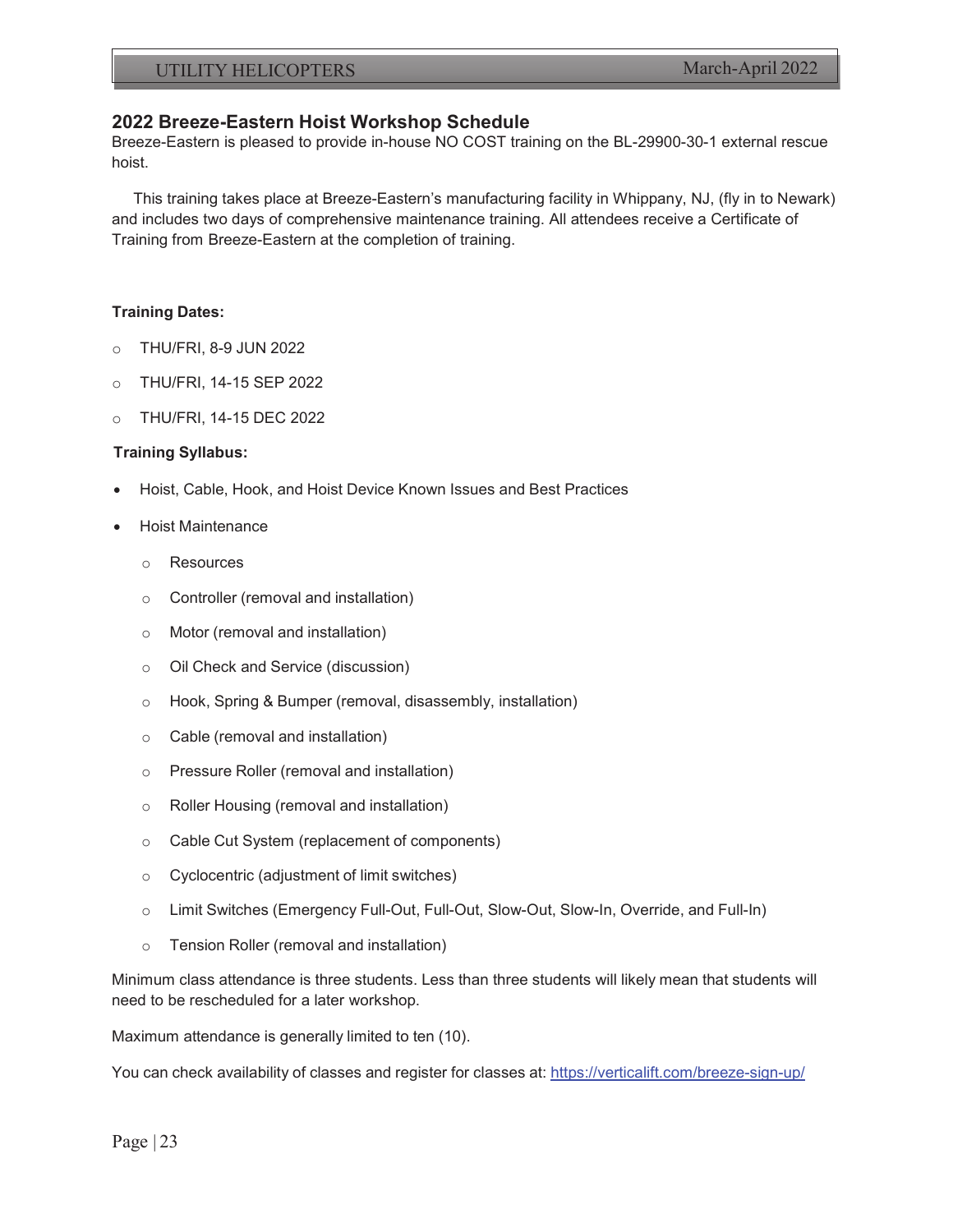# **Registration on the Breeze-Eastern Portal**

Registration on the Breeze-Eastern portal comes with a number of benefits, mainly that you will be notified whenever a change is posted to a document that you have access to.

Such documents may include:

- TD 01-006 (Operations and Maintenance Manual (OMM) for the BL-29900-30-series hoists)
- TD 06-006 (TE-131-1 Hoist Maintenance Fixture)
- TD 13-004 (TE-120 Stackable Weight System)
- TD 17-001 (Lighted Bumper)
- TD 17-003 (Four-Strand Cable)
- $\bullet$  TD 18-001 (Lift Bag Kit)

The portal is found at the following link: https://portal.breeze-eastern.com/

Unlike some other portals, this one does not allow self-registration.

Registration is generally limited to those that have been through either the in-house training at Breeze-Eastern, or via Breeze-Eastern's training partner – Vertical Lift Consulting.

However, if you use this hoist and feel you should be granted access to these documents, you can submit a technical support request to the following email address: techsupport@Breeze-Eastern.com

Be sure to include your unit designation, hoist model number (i.e., BL-29900-30-1), and hoist serial numbers as justification for accessing the portal. The request should be initiated using a governmentbased email address (i.e., @army.mil) and NOT a personal address (like gmail). This is to protect, to the extent possible, unauthorized access to proprietary information.

NOTE: The use of the hoist maintenance fixture, the stackable weight system, the lighted bumper, and the Lift Bag Kit **DO NOT** require an AWR. The use of the four-strand cable is governed by AWR 2292. The use of TD 01-006 is **FOR INFORMATIONAL PURPOSES ONLY**.